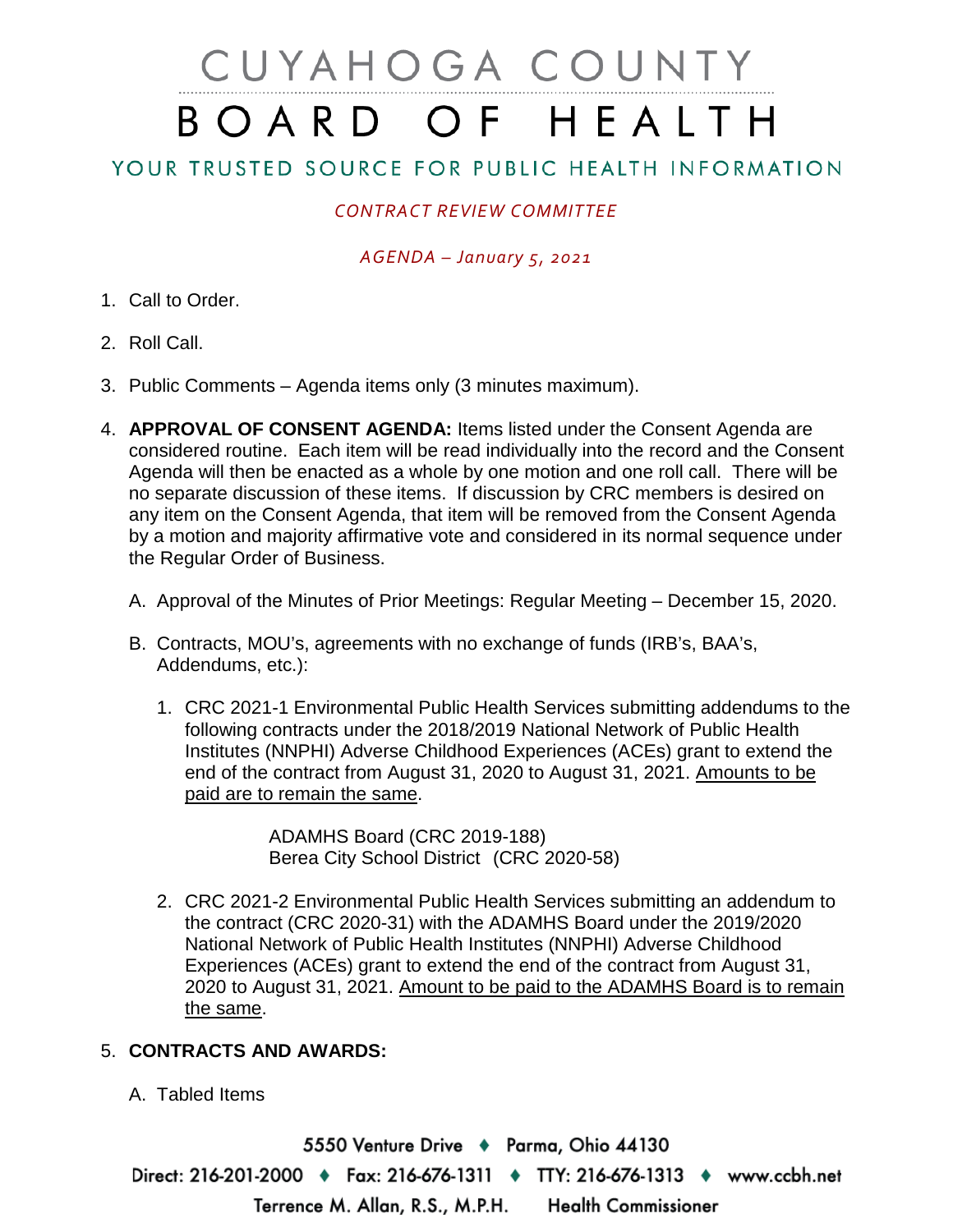None

- B. New Items For Review
	- 1. Bid/Quote Openings ≥ \$25,000.00

None

2. Bid/Quote Openings < \$25,000.00

None

- 3. Expenditures: Contracts < \$25,000.00
	- a. CRC 2021-3 Environmental Public Health Services submitting an addendum to the contract with American Builders and Applicators (CRC 2020-106) under the Lead Hazard Control grant to increase the amount to be paid to Paragon CMS from \$14,915.00 to \$15,280.00.

Purpose: To complete additional work found during the project completion.

Funding Source: 100% reimbursable through the Lead Hazard Control grant.

b. CRC 2021-4 Prevention and Wellness Services submitting a contract with Conceptual Geniuses under the ODH Coronavirus Response grant from November 1, 2020 through March 15, 2021. Amount to be paid to Conceptual Geniuses is not to exceed \$10,000.00.

Purpose: To create messaging and graphics for the COVID media campaign.

Funding Source: 100% reimbursable through FY2020 Coronavirus Response grant.

c. CRC 2021-5 Prevention and Wellness Services submitting a contract with Heidi Harris, MSN, CNP under the Reproductive Health and Wellness (RHW) grant from January 1, 2021 through December 31, 2021. Amount to be paid to Heidi Harris, MSN, CNP is not to exceed \$11,800.00.

Purpose: To serve as PRN Nurse Practitioner for the CCBH Family Planning Clinic as needed.

Funding Source: 100% reimbursable through the FY2020 RHW grant.

d. CRC 2021-6 Prevention and Wellness Services submitting a contract with Pathology Laboratories, Inc. from September 1, 2020 through August 31, 2023. Amount to be paid to Pathology Laboratories, Inc. is based on the fee schedule attached in Exhibit A.

5550 Venture Drive + Parma, Ohio 44130 Direct: 216-201-2000 ♦ Fax: 216-676-1311 ♦ TTY: 216-676-1313 ♦ www.ccbh.net Terrence M. Allan, R.S., M.P.H. **Health Commissioner**